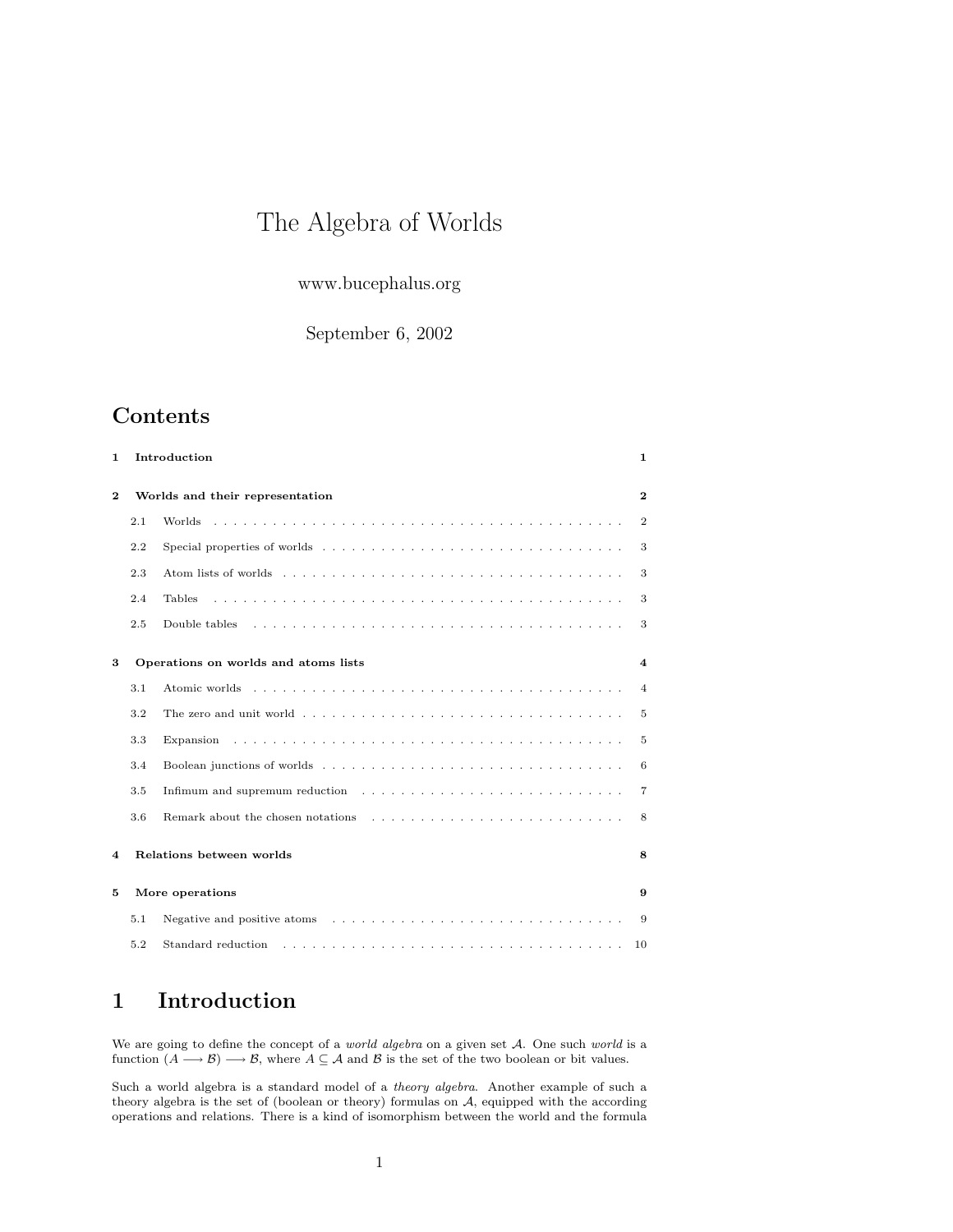algebra: each formula represents a unique world and every (finite) world can be represented by a formula. Worlds are — as the term suggests — very "meaningful" and intuitive. Formulas on the other hand have the advantage that they can display certain properties of the according world and that they are much more suitable as data structures for computer programs which implement theory algebras. So, there is a productive interplay between formulas and worlds.

## 2 Worlds and their representation

### 2.1 Worlds

A denotes a pre–defined set of **atoms**. In our case  $A$  is made of all non–empty strings of letters, digits and the understroke.

There is a strict linear order relation  $\lt$  defined on  $\mathcal{A}$ .

Because  $A$  is linearly ordered by  $\lt$ , every finite atom set A of n atoms has a unique representation as an ordered atom list  $[\alpha_1 \alpha_2 \ldots \alpha_n]$ , with  $\alpha_1 < \alpha_2 < \cdots < \alpha_n$ . There is a unique bijection between the finite subsets of A and the set of all ordered atom lists on A. So the standard set relations  $\in$ ,  $\subseteq$  and operations  $\cap$ ,  $\cup$ ,  $\setminus$  on sets are well–defined on ordered atom lists as well, where the role of the empty set  $\emptyset$  is taken by the **empty list** [].

 $\mathcal{B}:=\{?,!\}$  denotes the set of bitvalues. It has exactly two elements:

- ? the zero bit (also called false and written as 0 or f or  $\perp$ )<br>• the unit bit (also called true and written as 1 or t or  $\top$ )
- the unit bit (also called true and written as 1 or t or  $\top$ )

B is linearly ordered by defining for all  $\beta, \beta' \in \mathcal{B}$ 

$$
\beta < \beta'
$$
 iff  $\beta = ?$  and  $\beta' = !$ 

If A is a finite set or ordered list of atoms, a (binary) **valuation of** A is a function  $\omega : A \longrightarrow B$ . If A is the ordered list  $[\alpha_1 \ldots \alpha_n]$ , then  $\omega$  is also written as

$$
[\alpha_1/\omega(\alpha_1)\ldots\alpha_n/\omega(\alpha_n)]
$$

For example  $\omega = \left[ \frac{a}{?} \frac{b}{!} \right]$  is a valuation of  $A = \left[ \frac{a}{c} \right]$ .

We assume that there is a strict linear order < defined on the set of all the valuations of A. For example, for  $A = [a b]$  we put

$$
[a/? b/?] < [a/! b/?] < [a/? b/!] < [a/! b/!]
$$

 $Val(A)$  denotes the set or ordered list of all the valuations of A.

For example, for  $A = [a b]$ 

$$
Val(A) = \left[ \left[ \frac{a}{?} \frac{b}{?} \right] \left[ \frac{a}{!} \frac{b}{?} \right] \left[ \frac{a}{?} \frac{b}{!} \right] \left[ \frac{a}{!} \frac{b}{!} \right] \right]
$$

If A contains n different atoms, then  $Val(A)$  has  $2<sup>n</sup>$  different valuations of A.

Note that  $Val([]) = [[]]$ , i.e. the empty list [] of atoms has exactly one valuation, also written [ ], which is the empty valuation.

- A (finite binary) world  $\tau$  (on A) is defined by
- A finite set or ordered list A of atoms.

• A function  $Val(A) \longrightarrow B$ .

In other words,  $\tau$  is a function  $\tau : (A \longrightarrow B) \longrightarrow B$ 

- A valuation  $\omega$  in a world  $\tau$  is also said to be a
- possible state in  $\tau$ , if  $\tau(\omega) = 1$
- impossible state in  $\tau$ , if  $\tau(\omega) = ?$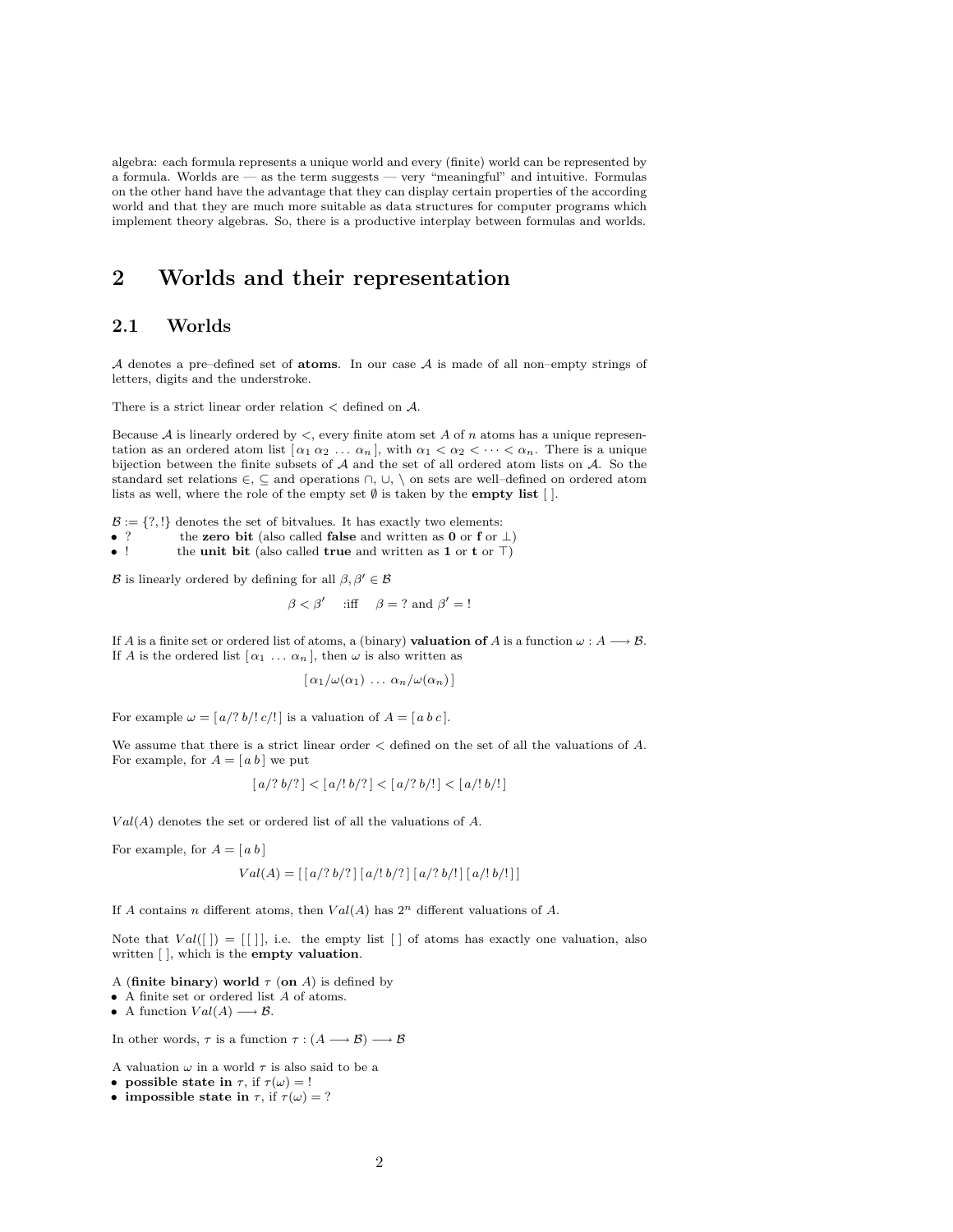#### 2.2 Special properties of worlds

A world  $\tau$  on A is said to be

- valid or a tautology if every valuation is a possible state, i.e. if  $\tau(\omega) = 1$  for all  $\omega \in Val(A)$
- satisfiable if at least one valuation is a possible state,
- contradictory or a contradiction if every valuation is an impossible state.

#### 2.3 Atom lists of worlds

If  $\tau$  is a world on an ordered atoms list A, then

 $@{\tau} := A$ 

is the (ordered) atom list of  $\tau$ .

## 2.4 Tables

If  $\tau$  is a world on A, the **table** of  $\tau$  is uniquely defined by

|                    |                             |    | $\alpha_1$                 | $\cdots$ | $\alpha_n$                 |                                |
|--------------------|-----------------------------|----|----------------------------|----------|----------------------------|--------------------------------|
| $\omega_0$         | $\tau(\omega_0)$            |    | $\omega_0(\alpha_1)$       | $\cdots$ | $\omega_0(\alpha_n)$       | $\tau(\omega_0)$               |
| $\omega_1$         | $\tau(\omega_1)$            | or | $\omega_1(\alpha_1)$       | $\cdots$ | $\omega_1(\alpha_n)$       | $\tau(\omega_1)$               |
| $\cdot$            |                             |    |                            |          |                            |                                |
|                    |                             |    |                            |          |                            |                                |
| $\omega_{2^{n}-1}$ | $\perp \tau(\omega_{2n-1})$ |    | $\omega_{2^n-1}(\alpha_1)$ | $\ldots$ | $\omega_{2^n-1}(\alpha_n)$ | $\mid \tau(\omega_{2n-1})\mid$ |

where  $\lceil \alpha_1 \ldots \alpha_n \rceil := A$  and  $\lceil \omega_0 \omega_1 \ldots \omega_{2^n-1} \rceil := Val(A)$ .

For example, let  $A := [hot rain snow]$  be an orderd list of three atoms. A world  $\tau$  on A is represented by the table

| hot | rain | snow |   |
|-----|------|------|---|
| 9   | 7    | 9    |   |
|     | 7    | 7    |   |
| 7   |      | ?    | ? |
|     |      | 7    |   |
| ?   | ?    |      |   |
|     |      |      | ? |
|     |      |      | ? |
|     |      |      | ? |

A possible state in w is given by, say  $[hot!/train!/3now/?]$ . In other word, the state "it is hot, not raining, and not snowing" is a possible state in  $w$ , while for example "it is hot, it does not rain, and it snows" is an impossible state in w.

### 2.5 Double tables

Let  $\omega_1 : A_1 \longrightarrow \mathcal{B}$  and  $\omega_2 : A_2 \longrightarrow \mathcal{B}$  be two valuations on disjunct atom sets, i.e.  $A_1 \cap A_2$  is empty. Then

$$
\omega_1 \cdot \omega_2 : A_1 \cup A_2 \longrightarrow \mathcal{B} \quad \text{with} \quad \omega_1 \cdot \omega_2(\alpha) := \begin{cases} \omega_1(\alpha) & \text{if } \alpha \in A_1 \\ \omega_2(\alpha) & \text{if } \alpha \in A_2 \end{cases}
$$

For example

$$
[a/!c/!] \cdot [b/? d/?] = [a/! b/? c/! d/?]
$$

Let  $\tau$  be a world on an atom list A. We can split A in two atom lists: a left atom list  $A_L$  and an upper atom list  $A_U$ . We can then represent  $\tau$  by its **double table** on  $A_L$  and  $A_U$ , which has the form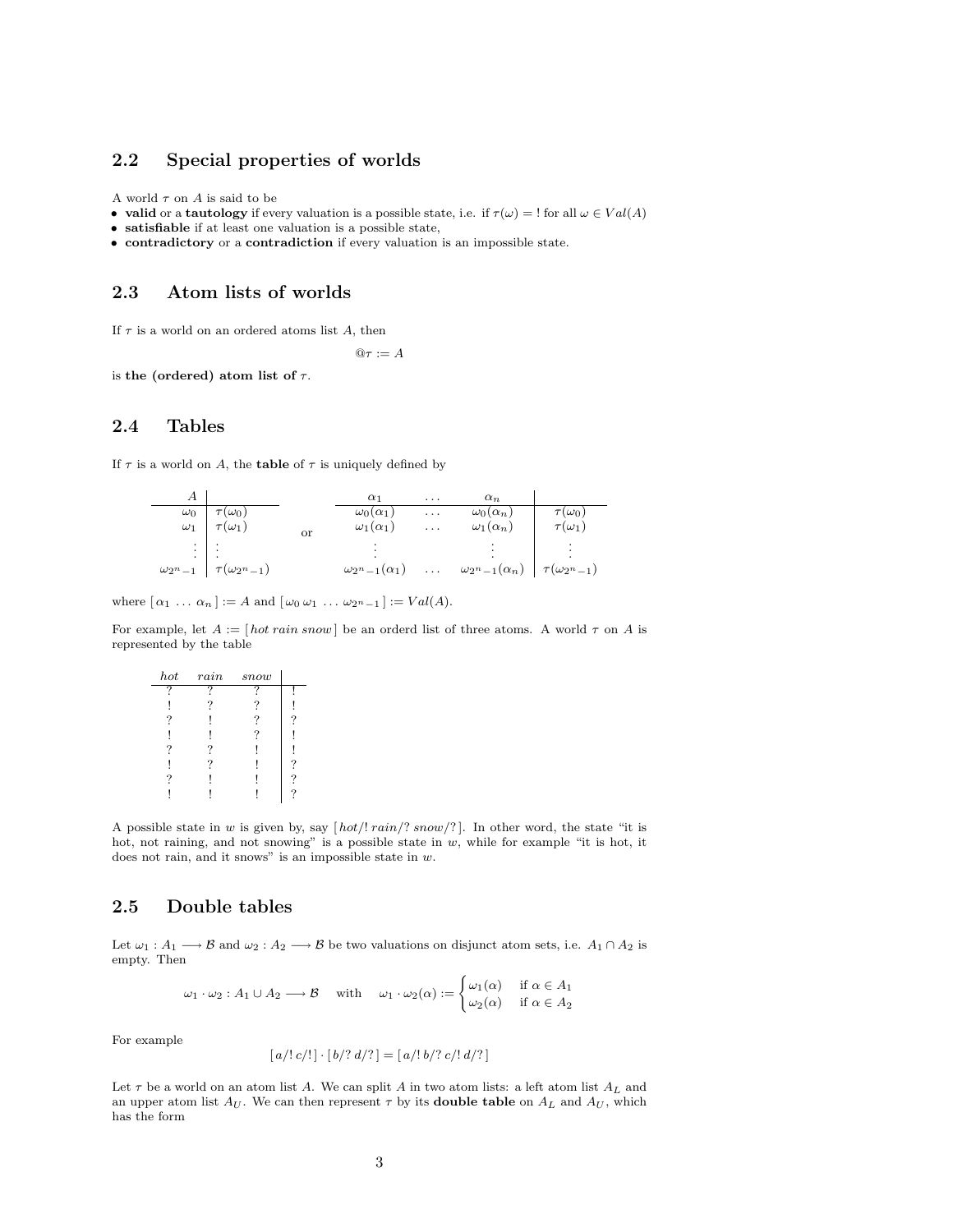|                       |                                                                  | .        | $\omega_{2u}$                                           |  |
|-----------------------|------------------------------------------------------------------|----------|---------------------------------------------------------|--|
|                       | $\tau(\omega_0'\cdot\omega_0'')$                                 | .        | $\cdot \omega_{2u-1}^{\prime\prime}$                    |  |
| ۰                     |                                                                  |          |                                                         |  |
| $\omega'_{\text{ol}}$ | . $\tau(\omega'_{2^{l}-1}$ .<br>$\cdot \omega_0^{\prime\prime})$ | $\cdots$ | $\cdot \omega''_{2^{u-1}}$<br>$\tau(\omega'_{2^{l}-1})$ |  |
|                       |                                                                  |          |                                                         |  |

where  $[\,\omega_0' \,\ldots \,\omega_{2^l-1}'\,] := Val(A_L)$  and  $[\,\omega_0'' \,\ldots \,\omega_{2^u-1}'\,] := Val(A_U).$ 

For example let  $A = [hot rain snow wet]$  and  $\tau$  be a world on A as given by the table below. If we put  $A_L := [hot\ snow]$  we get  $A_U = A \ A_L = [rain\ wet]$  and the double table of  $\tau$  on  $A_L$  and  $A_U$  is well–defined:

| hot | rain     | snow | wet            |          |          |        |                    |                    |                |                    |      |
|-----|----------|------|----------------|----------|----------|--------|--------------------|--------------------|----------------|--------------------|------|
| 2   | ?        | 7    | $\overline{?}$ |          |          |        |                    |                    |                |                    |      |
|     | ?        | ?    | ?<br>÷         |          |          |        |                    |                    |                |                    |      |
|     |          | 2    | 2              | $\Omega$ |          |        |                    |                    |                |                    |      |
|     |          |      | 2              | ິ        |          |        |                    |                    |                |                    |      |
| ິ   | $\Omega$ |      | っ              | $\Omega$ |          |        | $\mathcal{P}$      | Ţ                  | $\ddot{?}$     | Ţ                  | rain |
|     | ິ        |      | $\mathcal{P}$  | $\Omega$ |          |        | $\overline{\cdot}$ | $\overline{\cdot}$ | Ţ              | Ţ                  | wet  |
|     |          |      | $\mathcal{P}$  | $\Omega$ | ?        | 7      |                    | ?                  | $\overline{?}$ | $\overline{?}$     |      |
|     |          |      | 2              | $\Omega$ |          | 2      |                    | ?                  | ?              |                    |      |
|     | $\Omega$ | ິ    |                | $\Omega$ | $\Omega$ |        | ?                  | $\ddot{?}$         |                | $\overline{\cdot}$ |      |
|     | $\Omega$ |      |                | ິ        |          |        | ?                  | $\overline{\cdot}$ | ?              | ?                  |      |
|     |          |      |                | $\Omega$ | hot      | $snow$ |                    |                    |                |                    |      |
|     |          | ິ    |                |          |          |        |                    |                    |                |                    |      |
|     | ິ        |      |                |          |          |        |                    |                    |                |                    |      |
|     | $\Omega$ |      |                | ິ        |          |        |                    |                    |                |                    |      |
|     |          |      |                | $\Omega$ |          |        |                    |                    |                |                    |      |
|     |          |      |                | ິ        |          |        |                    |                    |                |                    |      |

So, given a theory or a table, there is a unique double table for each specified left (or upper) atom list. On the other hand, each double table represents a unique theory and table.

## 3 Operations on worlds and atoms lists

Tables and double tables are proper representations for worlds, but as the list of atoms increases, their size grows exponentially. Another way of representing worlds is by means of algebraic expressions (i.e. formulas): taking a subset of basic or atomic worlds, and defining a couple of operations, we can generate all possible worlds by recursively applying these operations on atomic worlds and results of previous operations.

So the most important constants and operations we are going to define are:

- the set of atomic worlds,
- $\bullet\,$  the  $zero$  and  $unit\; world$
- the expansion (||) and two reductions  $(\uparrow,\downarrow)$  to in– and decrease the atom sets of worlds, and
- the boolean junctions  $(\neg, \wedge, \vee, \rightarrow, \leftrightarrow)$ .

The theory of the last example can then be written in a more compact form as say

 $\left[\,\neg[\,rain\wedge snow\,]\wedge\left[ \,wet \leftrightarrow [\,rain\vee snow\,]\,\right]\wedge\left[ \,rain \to hot\, \right]\wedge\left[ \,snow \to hot\, \right]\,\right]$ 

what can be read as

"It cannot rain and snow, it is wet if and only if it rains or snows, if it rains, it is hot, and if it snows, it is not hot."

## 3.1 Atomic worlds

For every atom  $\alpha$  there is a unique **atomic world** (of  $\alpha$ ), given by the table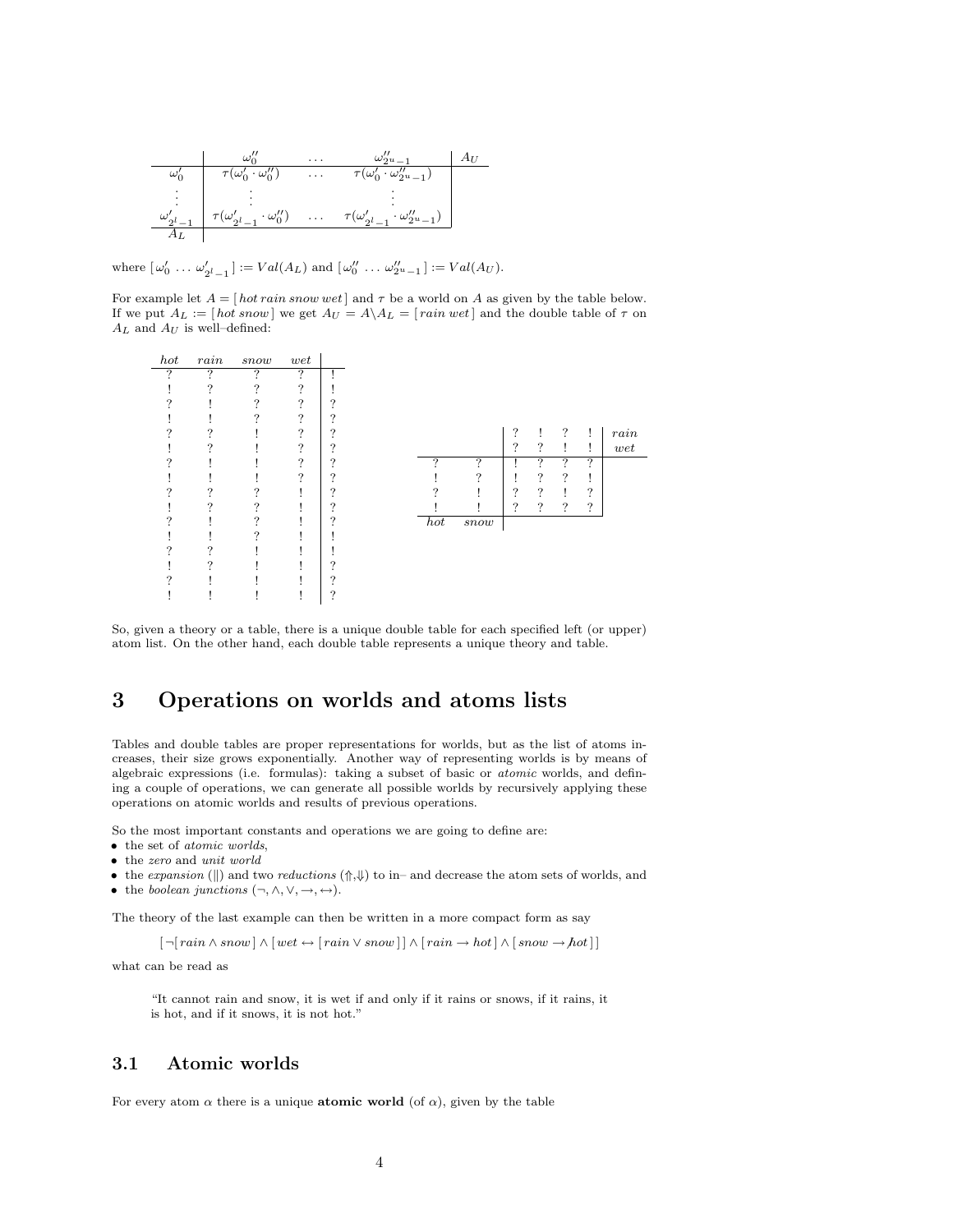$$
\begin{array}{c|c}\n\alpha \\
\hline\n? & ? \\
\hline\n!\end{array}
$$

We don't want to introduce a new notation for this atom world, so we simply write it as  $\alpha$  as well. Note that there is a bijection between the set  $A$  of atoms and the set of all the atomic worlds generated from  $A$  and that should make this convention save against confusions.

## 3.2 The zero and unit world

If A is the empty set or list [ ] of atoms, there is exactly one valuation of A, namely the valuation  $\omega = [ ]$ . So there are two well–defined worlds on A, namely

• the zero world, written ⊥, which is given by

$$
\perp: Val([]) \longrightarrow B
$$
 with  $\perp(\omega) := ?$ 

and its table

$$
\frac{\phantom{1}}{\phantom{1}}\frac{}{\phantom{1}}^2
$$

 $\bullet$  the unit world, written  $\top$ , which is given by

$$
\top: Val([\ ])\longrightarrow \mathcal{B} \quad \text{ with } \quad \top(\omega):=!
$$

and its table

## 3.3 Expansion

 $\overline{\phantom{a}}$  !

Let  $\tau$  be a world on an atom list A and let  $B = [\alpha'_1 \dots \alpha'_n]$  a second atom list. The **expansion** of  $\tau$  with B is written

 $[\tau \parallel B]$  or  $[\tau \parallel \alpha'_1 \ldots \alpha'_n]$ 

and it is defined to be the theory on  $A \cup B$  that is equivalent to the original theory  $\tau$ . A proper definition of the equivalence relation is given below and it is introduced by means of the expansion operation. For now we only need to describe how to constuct the new world: let  $B' := B \setminus A$ , so B' and A are disjunct and  $A \cup B' = A \cup B$ , then

$$
[\tau \parallel B] : (A \cup B') \longrightarrow B \quad \text{with} \quad [\tau \parallel B](\omega \cdot \omega') := \tau(\omega)
$$

for every  $\omega \in Val(A)$  and  $\omega' \in Val(B')$ .

This definition can be demonstrated with the use of double tables. Given  $A := [a \ c]$  and  $B := [a b d]$  and a world  $\tau$  on A defined by the table

| $\alpha$ | с  |   |
|----------|----|---|
| ?        | ., |   |
|          |    | 7 |
| ?        |    |   |
|          |    |   |

In order to construct  $[\tau \parallel B]$  we first subtract A from B and get  $B' := B \setminus A = [b \ d]$ . Then we build the double table on  $A$  and  $B'$ , in which each row has the same bit values than the original table, but multiplied over the whole row. Finally this double table can be transformed into its table form, and that's the result  $[\tau \parallel B]$ . For our example that means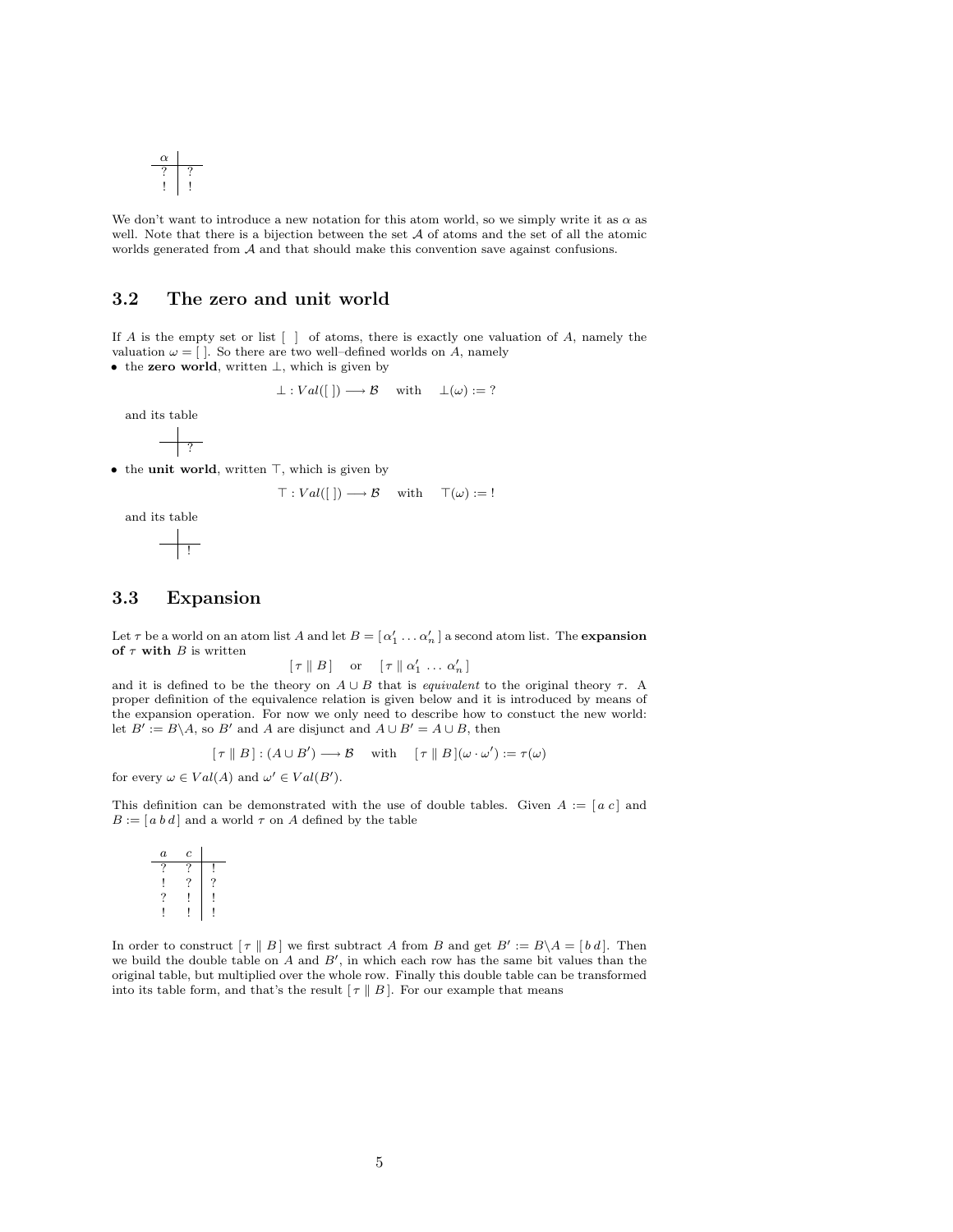

## 3.4 Boolean junctions of worlds

For every world  $\tau$  on A the **negation of**  $\tau$  is the world  $\neg \tau$  on A, defined by

$$
\neg \tau : Val(A) \longrightarrow B \quad \text{with} \quad \neg \tau_1(\omega) := \begin{cases} ? & \text{if } \tau(\omega) = 1 \\ ! & \text{if } \tau(\omega) = ? \end{cases}
$$

Let  $\tau_1, \ldots, \tau_n$  be worlds,  $n \geq 0$ , all on the same atom list A. We define the following new worlds on A, as results of operations on the given ones:

 $[\tau_1 \wedge \cdots \wedge \tau_n] : Val(A) \longrightarrow \mathcal{B}$  with  $[\tau_1 \wedge \cdots \wedge \tau_n](\omega) := \begin{cases} ? & \text{if } ? \in {\tau_1(\omega), \dots, \tau_n(\omega)} \\ 1 & \text{if } ? \in {\tau_2(\omega), \dots, \tau_n(\omega)} \end{cases}$ ! if ?  $\notin \{\tau_1(\omega), \ldots, \tau_n(\omega)\}\$  $[\tau_1 \vee \cdots \vee \tau_n]: Val(A) \longrightarrow \mathcal{B}$  with  $[\tau_1 \vee \cdots \vee \tau_n](\omega) := \begin{cases} ? & \text{if } ! \notin {\tau_1(\omega), \ldots, \tau_n(\omega)} \\ 1 & \text{if } ! \in {\tau_2(\omega), \ldots, \tau_n(\omega)} \end{cases}$ ! if  $!\in \{\tau_1(\omega),\ldots,\tau_n(\omega)\}\$  $[\tau_1 \to \tau_2] : Val(A) \longrightarrow \mathcal{B}$  with  $[\tau_1 \to \tau_2](\omega) := \begin{cases} ? & \text{if } \tau_1(\omega) \not< \tau_2(\omega) \\ 1 & \text{if } \tau_1(\omega) \not< \tau_2(\omega) \end{cases}$ ! if  $\tau_1(\omega) < \tau_2(\omega)$  $[\tau_1 \leftrightarrow \tau_2] : Val(A) \longrightarrow \mathcal{B}$  with  $[\tau_1 \leftrightarrow \tau_2](\omega) := \begin{cases} ? & \text{if } \tau_1(\omega) \neq \tau_2(\omega) \\ 0 & \text{if } \tau_1(\omega) \neq \tau_2(\omega) \end{cases}$ ! if  $\tau_1(\omega) = \tau_2(\omega)$ More general, for every list of worlds  $\tau_1, \ldots, \tau_n$  with  $n \geq 0$  we define

$$
\begin{aligned}\n\left[\tau_1 \wedge \cdots \wedge \tau_n\right] &:= \left[\left[\tau_1 \parallel A\right] \wedge \cdots \wedge \left[\tau_n \parallel A\right]\right] \quad \text{with} \quad A := \bigcup_{i=1}^n \mathbb{Q}\tau_i \\
\left[\tau_1 \vee \cdots \vee \tau_n\right] &:= \left[\left[\tau_1 \parallel A\right] \vee \cdots \vee \left[\tau_n \parallel A\right]\right] \quad \text{with} \quad A := \bigcup_{i=1}^n \mathbb{Q}\tau_i \\
\left[\tau_1 \rightarrow \tau_2\right] &:= \left[\left[\tau_1 \parallel A\right] \rightarrow \left[\tau_2 \parallel A\right]\right] \quad \text{with} \quad A := \mathbb{Q}\tau_1 \cup \mathbb{Q}\tau_2 \\
\left[\tau_1 \leftrightarrow \tau_2\right] &:= \left[\left[\tau_1 \parallel A\right] \leftrightarrow \left[\tau_2 \parallel A\right]\right] \quad \text{with} \quad A := \mathbb{Q}\tau_1 \cup \mathbb{Q}\tau_2\n\end{aligned}
$$

For example, let  $\tau_1 := [a \parallel c]$  and  $\tau_2 := [c \parallel b]$ . Their tables are

|   | $\overline{c}$ | T <sub>1</sub> |     | $\epsilon$ | $\tau$ |
|---|----------------|----------------|-----|------------|--------|
| c | o              |                |     | O          |        |
|   | 7              |                | and |            |        |
|   |                | c              |     |            |        |
|   | ٠              | ٠              |     |            |        |

Their negations are

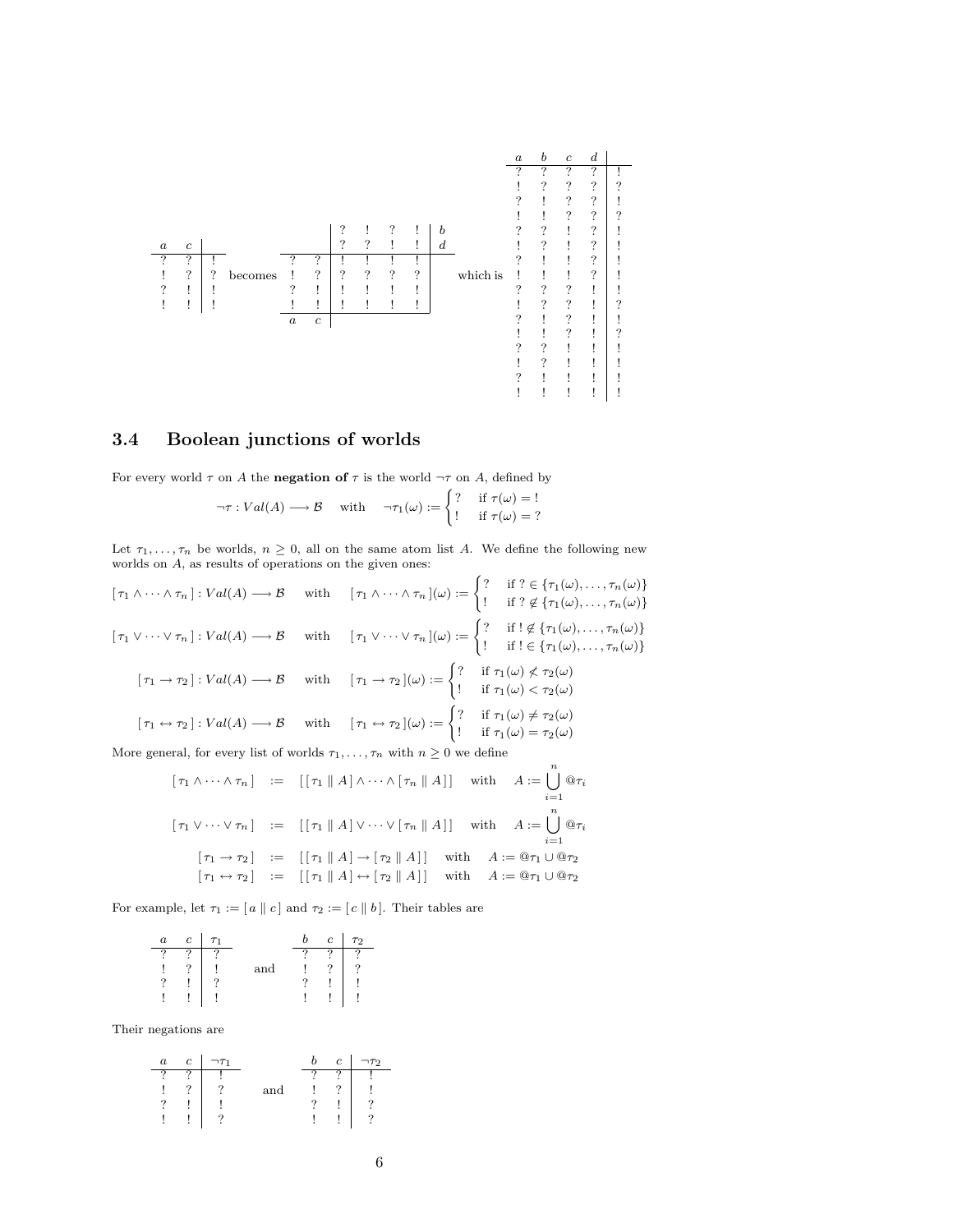We put  $A := \mathbb{Q}\tau_1 \cup \mathbb{Q}\tau_2 = [a \ c] \cup [b \ c] = [a \ b \ c]$  and generate  $[\tau_1 \parallel A]$  and  $[\tau_2 \parallel A]$ :

| $\boldsymbol{a}$ | $\boldsymbol{b}$ | $\mathfrak{c}$ | $\lceil \tau_1 \rceil  A $ |     | $\boldsymbol{a}$ | b        | $\mathbf{c}$ | $\lceil \tau_2 \rceil$<br>$\Delta$ 1 |
|------------------|------------------|----------------|----------------------------|-----|------------------|----------|--------------|--------------------------------------|
| -2               | ິ                | ?              | റ                          |     | റ                | ິ        | ?            | о                                    |
|                  | ?                | ?              |                            |     |                  | ?        | ?            |                                      |
| 7                |                  | ?              |                            |     |                  |          | ?            |                                      |
|                  |                  | ິ              |                            | and |                  |          | ?            |                                      |
| ?                | $\Omega$         |                |                            |     |                  | ິ        |              |                                      |
|                  | ິ                |                |                            |     |                  | $\Omega$ |              |                                      |
| າ                |                  |                |                            |     |                  |          |              |                                      |
|                  |                  |                |                            |     |                  |          |              |                                      |
|                  |                  |                |                            |     |                  |          |              |                                      |

We then obtain the worlds  $[\tau_1 \wedge \tau_2], [\tau_1 \vee \tau_2], [\tau_1 \rightarrow \tau_2], [\tau_1 \leftrightarrow \tau_2]$ :

| $\boldsymbol{a}$ | b | $\boldsymbol{c}$ | $\tau_1 \wedge \tau_2$        | $\boldsymbol{a}$ | b                | $\boldsymbol{c}$   | $\tau_1 \vee \tau_2$                  |
|------------------|---|------------------|-------------------------------|------------------|------------------|--------------------|---------------------------------------|
| ?                | ? | ?                |                               | ?                | 7                | ?                  |                                       |
|                  | 7 | ?                |                               |                  | ?                | ?                  |                                       |
|                  |   | ?                |                               |                  |                  | $\overline{\cdot}$ |                                       |
|                  |   | ?                |                               |                  |                  | ?                  |                                       |
|                  | ? |                  |                               |                  |                  |                    |                                       |
|                  | 7 |                  |                               |                  | 7                |                    |                                       |
|                  |   |                  |                               |                  |                  |                    |                                       |
|                  |   |                  |                               |                  |                  |                    |                                       |
|                  |   |                  |                               |                  |                  |                    |                                       |
| $\boldsymbol{a}$ | b | $\boldsymbol{c}$ | $[\tau_1 \rightarrow \tau_2]$ | $\boldsymbol{a}$ | $\boldsymbol{b}$ | $\boldsymbol{c}$   | $[\,\tau_1 \leftrightarrow \tau_2\,]$ |
| ?                | ? | ?                |                               | 7                | ?                | $\ddot{?}$         |                                       |
|                  | ? | ?                |                               |                  | 7                | ?                  |                                       |
|                  |   | ?                |                               |                  |                  | ?                  |                                       |
|                  |   | ?                |                               |                  |                  | ?                  |                                       |
|                  | ? |                  |                               |                  |                  |                    |                                       |
|                  | ? |                  |                               |                  | 7                |                    |                                       |
|                  |   |                  |                               |                  |                  |                    |                                       |

Results of operations can be used for new operations, so in this way we can recursively generate the worlds and tables of more complex expressions like the earlier mentioned

 $\lceil \neg \lceil \min \wedge \mathit{snow} \rceil \wedge \lceil \mathit{wet} \leftrightarrow \lceil \mathit{rain} \vee \mathit{snow} \rceil \rceil \wedge \lceil \mathit{rain} \rightarrow \mathit{hot} \rceil \wedge \lceil \mathit{snow} \rightarrow \mathit{hot} \rceil \rceil$ 

### 3.5 Infimum and supremum reduction

Let  $\tau$  be a world on  $A$  and  $B$  a second atom list.

The expansion  $[\tau \parallel B]$  of  $\tau$  with B was defined to be the world, uniquely defined by two properties: it must be equivalent to  $\tau$  and its atom list should be  $A \cup B$ .

Accordingly, we could define a *reduction* of  $\tau$  with B by saying that the result must be equivalent to  $\tau$  and have the atom list  $A \cap B$ . But there is a problem: such a world doesn't exist in general.

Comparing this phenomenon with integer arithmetic, the *multiplication*  $i \cdot j$  is always well– defined, but the *division*  $i/j$  isn't, as for example in  $7/4$ , where the result 1.75 is not an integer anymore. But we could take the closest integers, here the lower 1 and upper 2 as results of two modified operations, called *infimum division*  $\nearrow$  and *supremum division*  $\nearrow$ , e.g.  $1 = 7 \nearrow 4 \le 7/4 \le 7 \swarrow 4 = 2$  and  $9 = 10 \nearrow 3 \le 10/3 \le 10 \swarrow 3 = 10$ .

Back to worlds (where the role of the integer order  $\leq$  is taken by the order relation  $\Rightarrow$ ), we also define two reductions, the closest lower and upper reduction, called infimum reduction  $[\tau \uparrow B]$  of  $\tau$  onto B and supremum reduction  $[\tau \downarrow B]$  of  $\tau$  onto B. It turns out to be more convenient for later purposes, that the new atom list is not set to  $A \cap B$ , but to B itself (although the results of both approaches are always equivalent). So an atomic "reduction" not necessarily "reduces" the atom list, but may also introduce new atoms.

The introduction of these operations can again be well demonstrated by using double tables: First, put  $A' := A \setminus B$  and construct the double table of  $[\tau \mid B]$  with left atoms B and upper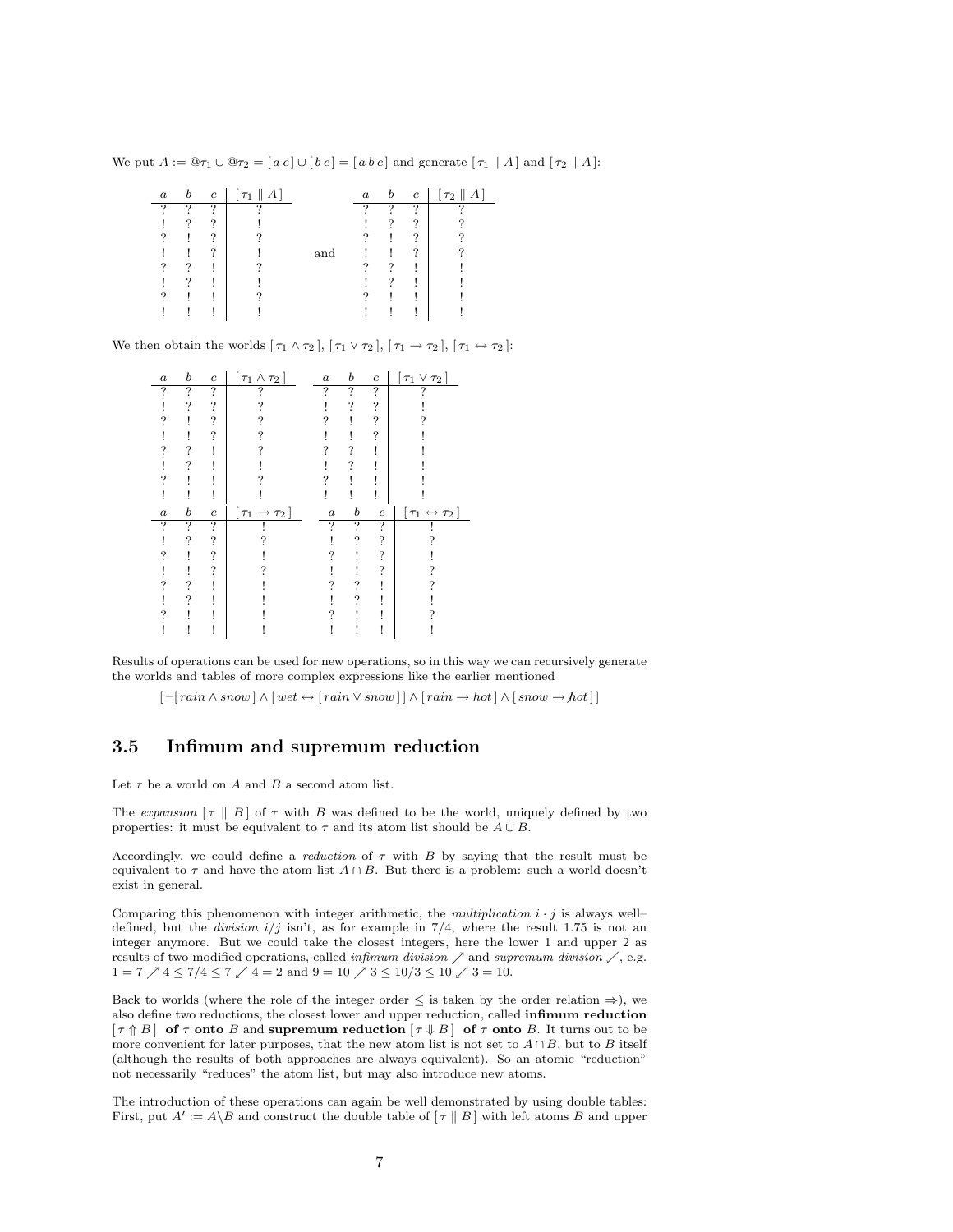atoms A'. For the infimum reduction, the bit values of each row have to be replaced by their conjunction. For the supremum reduction, the bit values of each row have to be replaced by their disjunction. For example, let us reduce the last example theory  $\tau$  onto  $B := [hot\, rain]$ . The table on B and  $A' = [\text{ snow wet}]$  is given by

|   |                   | O |  | snow |
|---|-------------------|---|--|------|
|   |                   |   |  | wet  |
| o |                   |   |  |      |
|   |                   |   |  |      |
| 7 |                   |   |  |      |
|   |                   | 2 |  |      |
|   | $\overline{rain}$ |   |  |      |

The infimum reduction  $[\tau \uparrow B]$  is then given by

| hot | rain | $\tau \wedge B$                  |          | hot | rain | $\lceil \tau \uparrow B \rceil$ |
|-----|------|----------------------------------|----------|-----|------|---------------------------------|
|     |      | $[! \wedge ? \wedge ? \wedge!]$  |          |     |      |                                 |
|     |      | $[! \wedge ? \wedge ? \wedge ?]$ | which is |     |      |                                 |
|     |      | $[? \wedge ? \wedge ? \wedge ?]$ |          |     |      |                                 |
|     |      | $[? \wedge ? \wedge ! \wedge ?]$ |          |     |      |                                 |

and the infimum reduction  $[\tau \downarrow B]$  is then given by

| hot      | rain | $\tau \Downarrow B$        |          | hot | rain | $\tau \downarrow B$ |
|----------|------|----------------------------|----------|-----|------|---------------------|
|          | ച    | $[! \vee ? \vee ? \vee !]$ |          |     |      |                     |
|          |      | $[! \vee ? \vee ? \vee ?]$ | which is |     |      |                     |
| $\Omega$ |      | [?V?V?V?]                  |          |     |      |                     |
|          |      | [?V?V!V?]                  |          |     |      |                     |

A formal definition for arbitrary worlds  $\tau$  and atom lists  $B$  are given by:  $[\tau \uparrow B] : Val(B) \longrightarrow B$  with

 $[\tau \uparrow B](\omega) := [\tau(\omega \cdot \omega'_1) \wedge \cdots \wedge \tau(\omega \cdot \omega'_n)]$  for  $[\omega'_1 \dots \omega'_n] := Val(\mathbb{Q}\tau \backslash B)$  $[\tau \downarrow B] : Val(B) \longrightarrow B$  with

 $[\tau \Downarrow B](\omega) := [\tau(\omega \cdot \omega'_1) \vee \cdots \vee \tau(\omega \cdot \omega'_n)]$  for  $[\omega'_1 \dots \omega'_n] := Val(\mathbb{Q}\tau \setminus B)$ 

## 3.6 Remark about the chosen notations

The titles of these two new operations come from the fact that, of all theories on the new atom list B,  $[\tau \uparrow B]$  is the greatest lower bound (i.e. the infimum) and  $[\tau \downarrow B]$  is the least upper bound (i.e. the supremum), with respect to the *subvalence relation*  $\Rightarrow$  defined below. So,  $[\tau \uparrow B] \Rightarrow \tau \Rightarrow [\tau \Downarrow B]$  always holds.

In lattice theory infimum is synonymous to *conjunction*, and that stipulates the notation  $\Uparrow$ as " $\wedge$  and  $\parallel$ ". The same holds for *supremum*, *disjunction* and the  $\Downarrow$  symbol.

The  $\parallel$  symbol itself is chosen due to its similarities with the symbolism  $f|B$ , which usually denotes the reduction of the domain A of a function  $f : A \longrightarrow C$  onto a subset  $B \subseteq A$ .

## 4 Relations between worlds

On the set of all worlds (on  $A$ ) we define the following relations.

• The atomic order relations:

For every pair  $\tau_1, \tau_2$  of worlds we put

 $\tau_1 \subseteq \tau_2$  :iff  $@ \tau_1 \subseteq @ \tau_2$ 

saying that  $\tau_1$  is **subatomic** to  $\tau_2$ , and

 $\tau_1 \hat{=} \tau_2$  :iff  $\mathbb{Q}\tau_1 = \mathbb{Q}\tau_2$ 

saying that  $\tau_1$  and  $\tau_2$  are equiatomic.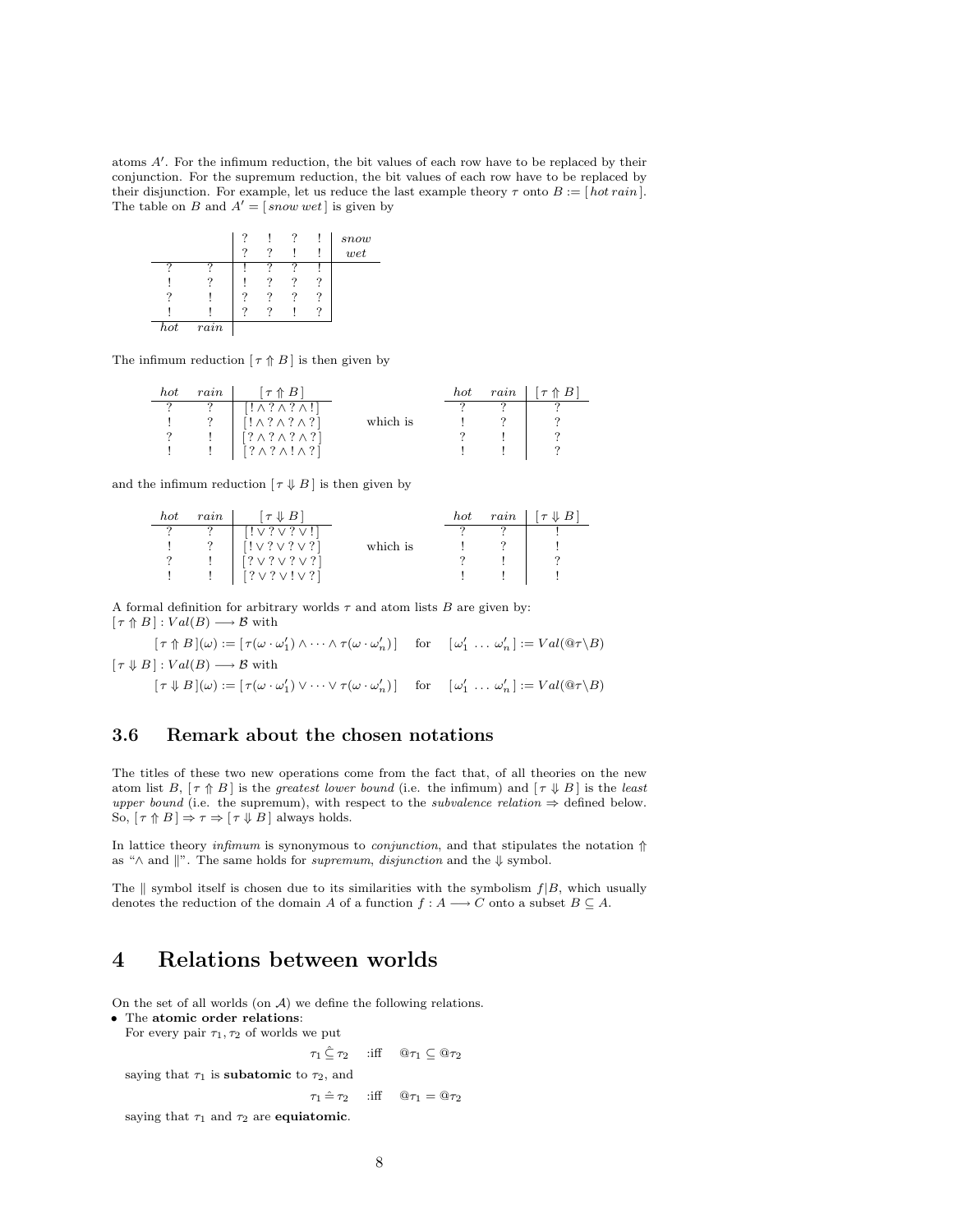#### • The boolean order relations:

For every pair  $\tau_1, \tau_2$  of worlds we put

 $\tau_1 \Rightarrow \tau_2$  :iff  $[\tau_1 \mid A] < [\tau_2 \mid A]$ , for all  $\omega \in Val(A)$  with  $A := \mathcal{Q}\tau_1 \cup \mathcal{Q}\tau_2$ :iff  $[\tau_1 \rightarrow \tau_2]$  is valid

saying that  $\tau_1$  is **subvalent** to  $\tau_2$ , and

 $\tau_1 \Leftrightarrow \tau_2$  :iff  $[\tau_1 \parallel A] = [\tau_2 \parallel A],$  for all  $\omega \in Val(A)$  with  $A := \mathbb{Q}\tau_1 \cup \mathbb{Q}\tau_2$ :iff  $[\tau_1 \leftrightarrow \tau_2]$  is valid

saying that  $\tau_1$  and  $\tau_2$  are equivalent.

The theory order relations:

For every pair  $\tau_1, \tau_2$  of worlds we put

 $\tau_1 \stackrel{\scriptscriptstyle\triangle}{\rightarrow} \tau_2$  :iff  $\tau_1 \stackrel{\scriptscriptstyle\triangle}{\leftarrow} \tau_2$  and  $\tau_1 \Rightarrow \tau_2$ 

saying that  $\tau_1$  is **bisubvalent** to  $\tau_2$ , and

$$
\tau_1 \Leftrightarrow \tau_2 \quad \text{ iff } \quad \tau_1 \hat{=} \tau_2 \text{ and } \tau_1 \Leftrightarrow \tau_2
$$

saying that  $\tau_1$  and  $\tau_2$  are biequivalent.

Each of the three relations  $\hat{\subseteq}, \Rightarrow, \Rightarrow$  is a *quasi-order* relation, i.e. it is reflexive and transitive on the set of all worlds. Each of the three relations  $\hat{=} , \Leftrightarrow , \hat{\Leftrightarrow}$  is the according *equivalence relation* of the given quasi–order, i.e. for example  $\tau_1 \hat{=} \tau_2$  iff  $\tau_1 \hat{=} \tau_2$  and  $\tau_2 \hat{=} \tau_1$ .

Note, that for the algebra of worlds the biequivalence is the identity relation, i.e.

$$
\tau_1 \Leftrightarrow \tau_2 \quad \text{iff} \quad \tau_1 = \tau_2
$$

Relations can be defined as binary operations with B as codomain. For example,  $\Rightarrow$  can be defined as an operation  $[\cdots \Rightarrow \dots]$  that takes two worlds  $\tau_1$  and  $\tau_2$  and returns a bit value

> $[\tau_1 \Rightarrow \tau_2] := \begin{cases} ! & \text{if } \tau_1 \Rightarrow \tau_2 \text{, i.e. if } \tau_1 \text{ if subvalent to } \tau_2 \end{cases}$ ? if  $\tau_1 \not\Rightarrow \tau_2$ , i.e. if  $\tau_1$  is not subvalent to  $\tau_2$

## 5 More operations

#### 5.1 Negative and positive atoms

An atom  $\alpha$  is negative or redundant in a world  $\tau$  if it doesn't matter what bit value it takes: for every  $\omega \in Val(\mathbb{Q}\tau\setminus\{\alpha\}), \omega\cdot\lceil \alpha/? \rceil$  is a possible state iff  $\omega\cdot\lceil \alpha/! \rceil$  is a possible state, too. The term "redundant" emphasizes the fact that, if  $\alpha$  is redundant in  $\tau$ , there is an equivalent world without  $\alpha$ .

Using double tables, we can determine if  $\alpha$  is negative in  $\tau$  by representing it with the left atoms  $\mathbb{Q}\tau\setminus[\alpha]$  and upper atoms  $[\alpha]$ .  $\alpha$  is indeed negative in  $\tau$  iff the two given bit values are the same in each row.

For example, let  $\tau := [a \vee [c \wedge \neg c] \vee b]$ . Obviously, c is redundant / negative in  $\tau$ , because  $\tau \Leftrightarrow [a \vee b]$ . The double table with c as the only upper atom shows that as well, each row is made of just one bit value:

|                  |   | ົ | c |
|------------------|---|---|---|
|                  |   |   |   |
|                  |   |   |   |
|                  |   |   |   |
|                  |   |   |   |
| $\boldsymbol{a}$ | f |   |   |

For a full definition, let us put for every world  $\tau$  and every atom  $\alpha$  (where not necessarily  $\alpha \in \mathbb{Q} \tau$  has to hold):

•  $\alpha$  is negative or redundant for  $\tau$  iff

$$
[\tau \Uparrow [\mathbb{Q}\tau \setminus [\alpha]]] \Leftrightarrow [\tau \Downarrow [\mathbb{Q}\tau \setminus [\alpha]]]
$$